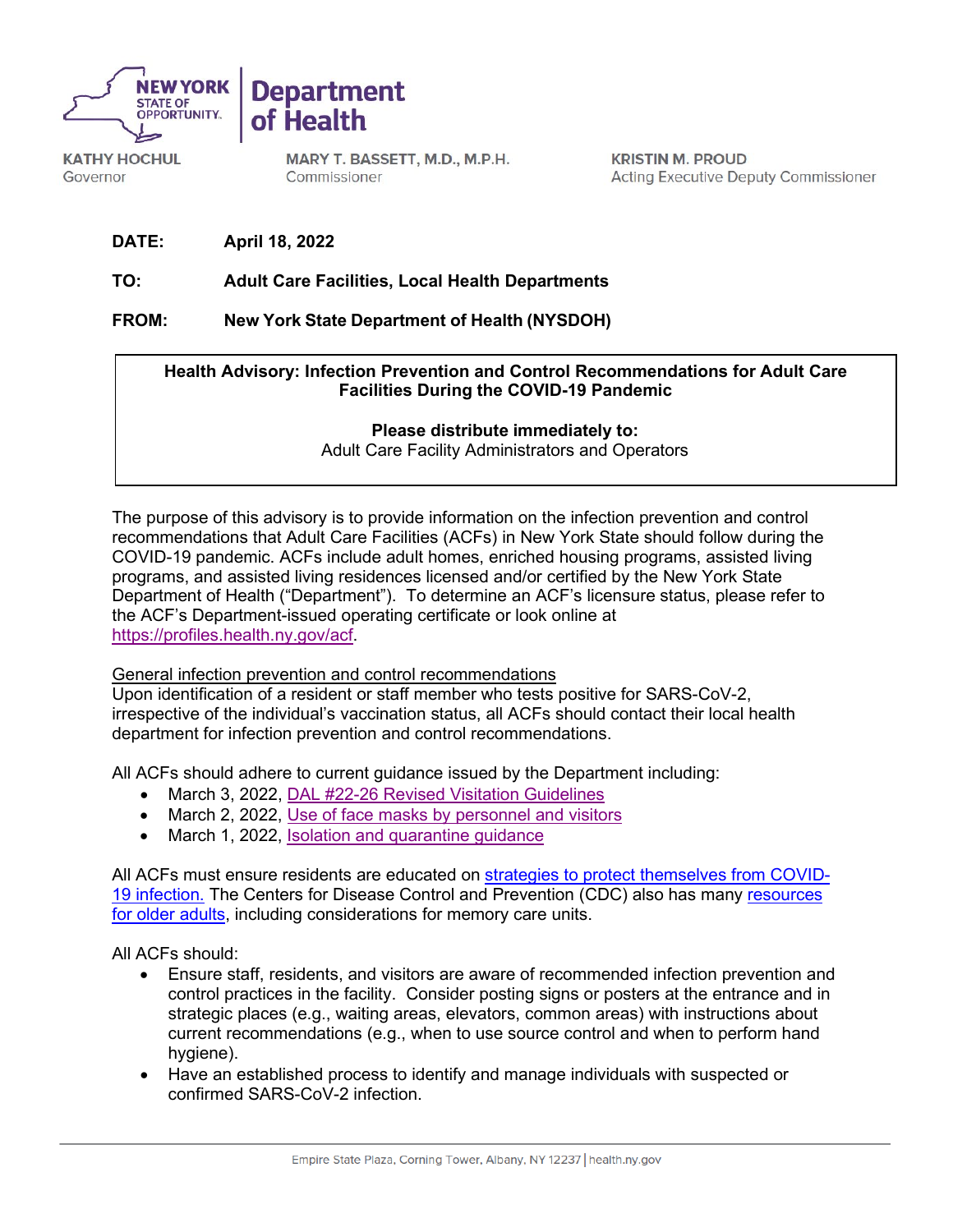• Have a screening process in place to identify individuals entering the facility, regardless of their vaccination status, who have had a positive viral test for SARS-CoV-2 within the past 10 days, have [symptoms of COVID-19,](https://www.cdc.gov/coronavirus/2019-ncov/symptoms-testing/symptoms.html) or have had close contact or higher-risk exposure (as described below) to someone with SARS-CoV-2 infection within the past 10 days, so that they can be properly managed. Residents leaving and returning to the facility should be screened according to the guidance in [DAL #22-26 Revised Visitation](https://commerce.health.state.ny.us/HCSRestServices/HCSContentServices/docs?docPath=/hcs_Documents/Source/hpn/hpnSrc/D95832EB567CB1E0E0530447A8C012E0.pdf)  [Guidelines.](https://commerce.health.state.ny.us/HCSRestServices/HCSContentServices/docs?docPath=/hcs_Documents/Source/hpn/hpnSrc/D95832EB567CB1E0E0530447A8C012E0.pdf)

ACFs licensed as an Assisted Living Residence (ALR), and/or certified as Enhanced Assisted Living Residence (EALR) or Special Needs Assisted Living Residence (SNALR) and Adult Homes or Enriched Housing Programs that offer services though an Assisted Living Program (ALP), or any ACF that is caring for one or more residents with SARS-CoV-2 infection, should adhere to applicable recommendations issued by the CDC in "*[Interim Infection Prevention and](https://www.cdc.gov/coronavirus/2019-ncov/hcp/infection-control-recommendations.html)  [Control Recommendations for Healthcare Personnel During the Coronavirus Disease 2019](https://www.cdc.gov/coronavirus/2019-ncov/hcp/infection-control-recommendations.html)  [\(COVID-19\) Pandemic"](https://www.cdc.gov/coronavirus/2019-ncov/hcp/infection-control-recommendations.html)*.

## Case investigation and contact tracing

In collaboration with local health departments, all ACFs should continue to conduct case investigations to identify residents, facility staff, and visitors with [close contact](https://www.cdc.gov/coronavirus/2019-ncov/daily-life-coping/determine-close-contacts.html) or facility staff with [higher-risk exposure](https://www.cdc.gov/coronavirus/2019-ncov/hcp/guidance-risk-assesment-hcp.html#:%7E:text=HCP%20can%20return%20to%20work,the%20time%20of%20planned%20return.) to a person with SARS-CoV-2 infection. The focus of such investigation should be on preventing or reducing COVID-19 transmission within the facility.

- ACF staff, residents, and visitors are considered [close contacts](https://www.cdc.gov/coronavirus/2019-ncov/daily-life-coping/determine-close-contacts.html) if identified as being less than 6 feet away from someone with confirmed or suspected SARS-CoV-2 infection for a cumulative total of 15 minutes or more over a 24 hour period, regardless of face masks or any other PPE worn by the contact or the person with COVID infection.
	- $\circ$  However, ACF staff who are trained in the use of all recommended personal protective equipment as well as standard and transmission-based precautions recommended for use in the care of residents with SARS-CoV-2 infection (as in healthcare settings), should be evaluated as contacts using [higher-risk exposure](https://www.cdc.gov/coronavirus/2019-ncov/hcp/guidance-risk-assesment-hcp.html) criteria according to CDC, *["Interim Guidance for Managing Healthcare Personnel](https://www.cdc.gov/coronavirus/2019-ncov/hcp/guidance-risk-assesment-hcp.html#:%7E:text=HCP%20can%20return%20to%20work,the%20time%20of%20planned%20return.)  [with SARS-CoV-2 Infection or Exposure to SARS-CoV-2](https://www.cdc.gov/coronavirus/2019-ncov/hcp/guidance-risk-assesment-hcp.html#:%7E:text=HCP%20can%20return%20to%20work,the%20time%20of%20planned%20return.)*". Isolation and quarantine recommendations should be followed according to the March 1, 2022, *[NYSDOH \\*NEW REVISED\\* Isolation & Quarantine](https://coronavirus.health.ny.gov/system/files/documents/2022/03/quarantine-and-isolation-guidance_03.01.22.pdf)* guidance.
- When evaluating a close contact or higher-risk exposure, consider the time spent with someone with SARS-CoV-2 infection starting 2 days before the infected person developed symptoms, or the collection date of the test if they remained asymptomatic, until the start of isolation.
- Close contacts should be identified by interviewing the person with COVID-19, if possible.
- A facility resident, staff member, or visitor identified as a close contact should be notified of their exposure as soon as possible. The confidentiality of the person with COVID-19 infection should be maintained.
- CDC resources for conducting contact tracing are [here.](https://www.cdc.gov/coronavirus/2019-ncov/php/contact-tracing/index.html#Guidance)

### Isolation and quarantine for residents, facility staff, and visitors

All ACFs should adhere to isolation and quarantine guidance according to recommendations in the March 1, 2022 *[NYSDOH \\*NEW REVISED\\* Isolation & Quarantine](https://coronavirus.health.ny.gov/system/files/documents/2022/03/quarantine-and-isolation-guidance_03.01.22.pdf)* guidance. For ACFs, the [March 1, 2022 Health Advisory](https://coronavirus.health.ny.gov/system/files/documents/2022/03/quarantine-and-isolation-guidance_03.01.22.pdf) supersedes the May 3, 2021, Department-issued Health Advisory, "*\*\*\* Revised \*\*\* Discontinuation of Transmission-Based Precautions for Patients with*